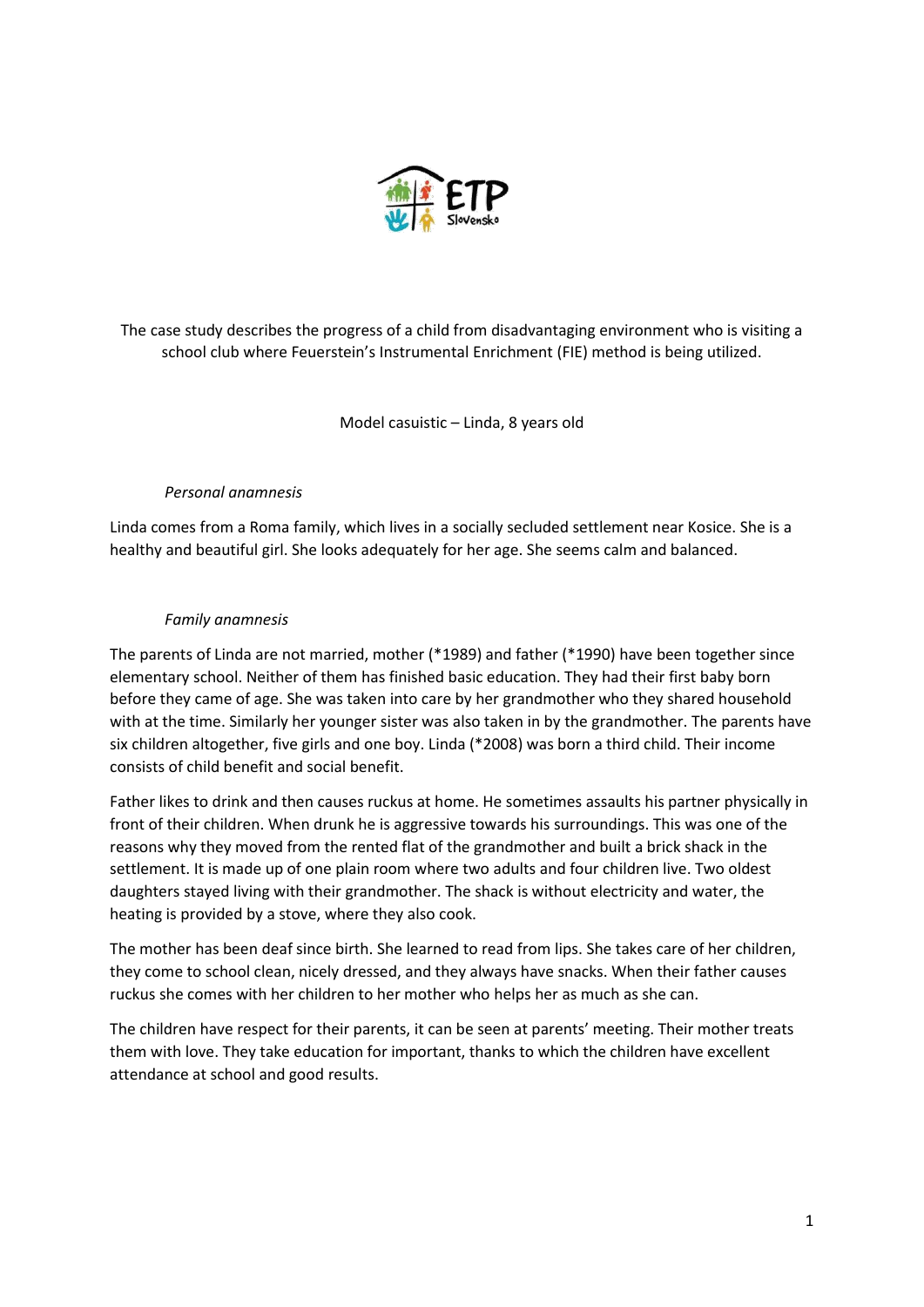#### *School anamnesis*

The three-year-long school preparation Linda attended at a local community centre, where they worked with her each morning four days a week. She learned everything necessary for school entrance. During the admittance interview she was so able she did not need the zeroth grade and went straight to the first grade. We considered that a great success.

Linda got into the A first grade and is amongst the best non Roma students. The tempo was, however, too rapid for her. She learned all the letters but was not able to connect them into words. Her graphic display was very nice but it took her quite a lot of time to write something. She did not do well in mathematics as well. She did not completely understand her teacher's instruction and at home there was no one to explain the curriculum to her. Her lacking vocabulary, lack of home practice and her overall slower tempo were the cause why she failed the grade.

The following year they moved Linda to a Roma class. Repeating the year did her good. She handled the curriculum with no problems. She can read both written and printed text and comprehend it. She can add and subtract when going over decimal. She can memorize a text. She understands instruction and can work independently.

She likes going to school. She is liked by other students. She does not disturb in classes rather she listens to the teacher's explanation.

### *Social anamnesis*

Linda is an independent young lady. She does not need to and does not seek company. She play just fine on her own. She is popular in the collective for she is conflict-free, never argues with other and is not aggressive. She knows how to make compromises. Because she grew up with her mother, who is deaf, she speaks in a calm, silent voice. We never heard her shout loudly. Communication with an adult causes her no problems at all, she is not nervous at it as most of her peers are.

She treats things around her, even toys with respect, handles them carefully so she damages none. She is eager to share with others. She is ready to help those who need it. She has liked drawing very much since the kindergarten. She is very accurate when drawing, she takes her time so that everything is perfect. She has a sense for both colours and rhythm.

She spends her spare time outdoors with friends or watches fairy tales. She often needs to take of younger siblings who are connected with her. She happily helps her mother with household chores.

# *Difficulties found after joining the club*

With Linda we spent two years preparing for school. We became quite close over this period of time. When she entered school she wanted to go to the afternoon club. We admitted her as soon as a place opened (January 2017). Since we knew one another Linda had no difficulties adjusting to the collective at club even though she was younger than others.

Many of Linda's mistakes were caused by insufficient vocabulary. She did not understand what teachers wanted from her because they talked too fast. And she was afraid to admit she does not understand something. When she wanted to tell us something in Slovak she could find the right words and it usually ended up with her not finishing the thought and walking away. Or she told it the Roma assistant who would translate it.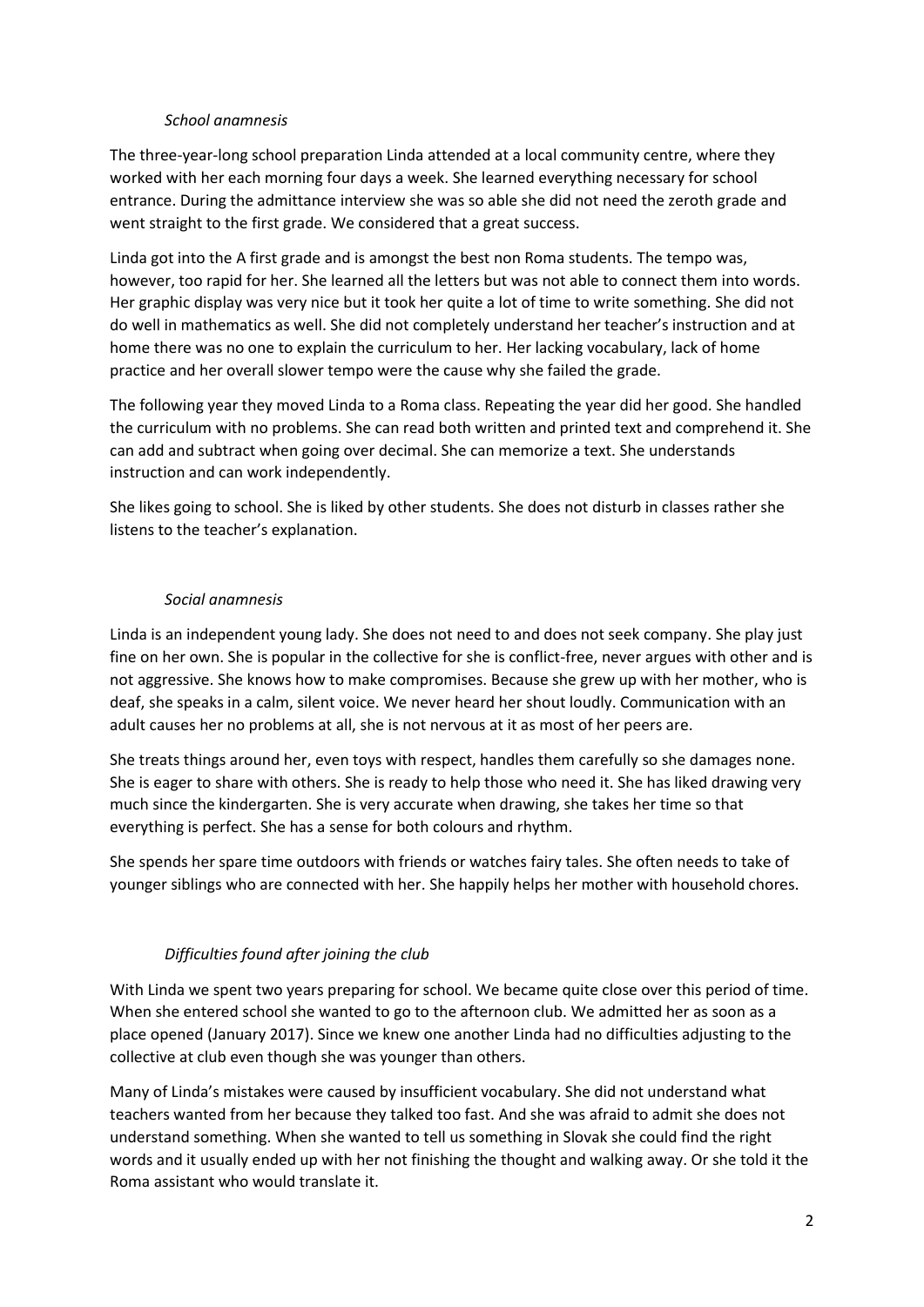She was impatient at tasks. She did not know what exactly was she to do and began working. She said she knew what to do. After a while she came to realize she cannot solve the task and after that she sought instruction and asked for help.

Huge obstacle for Linda was her slower tempo. E.g. at writing. Before she wrote the first letter few minutes had gone by. She then looked over the letter, deemed it ugly and began to correct it. She was sometimes so fixated on detail she disregarded the whole. She was too much of a perfectionist. She showed the same attitude with instruments. Shen Linda connected one square to her liking, rest of the class have finished the whole page. This was stressful on Linda, she had the feeling she cannot manage it on time and began to make mistakes.

She was never content with her results. On everything she did she looked for imperfections and pointed those out. After presenting a project on fruit she did not talk about the given subject but rather proceeded to point out what she cut out wrongly and what mistakes she made. When she drew over a line in a colouring picture she refused to continue and requested a new sheet.

When talking with someone she would cut in on them often. As soon she thought of something she needed to say it immediately. She was not able to wait for others to finish because she was unable to hold her thought while listening to what others are saying.

# *Progress under the influence of FIE*

In a year and a half we managed two instruments with Linda, Organization of Dots and Recognizing Emotion. As Linda entered the club later she had to catch up with her classmates.

We went through all the Organization of Dots in a group of three students, only for a few last pages she joined the rest of the class. She handled the work in the instrument well, as she is able to perceive context and world around her. During this time Linda learned to listen to people around her and think before she starts to work.

We spent many hours discussing the system she works with, which bore its fruits. Linda is no longer that much frustrated by imperfections of her work, while from our viewpoint her results are excellent and still precise. She does not panic when she draws a line a bit astray or draws over a line in colouring picture. She can finish the picture despite making a mistake.

She learns to find the better in things and view the world from a better perspective. She tries to commend her own work and be content with it instead of only criticizing. She is no longer nervous about being always last. She came to terms with the fact someone needs to be last and she needs time to calmly fulfil her obligations.

While working with the Recognizing Emotion instrument Linda learned to have her own opinion on things and to respect that of her classmates. After a few pages she realized nothing is wrong when she does not agree with her classmates on everything. And that it is alright when we perceive a single image differently.

She began to work on her verbal performance. She no longer gives up when she is missing the right word in Slovak. She tries hard to finish what she wants to say. She refers clearly about her experience from both home and school. Holding her thought, while she waits to speak, is better every day.